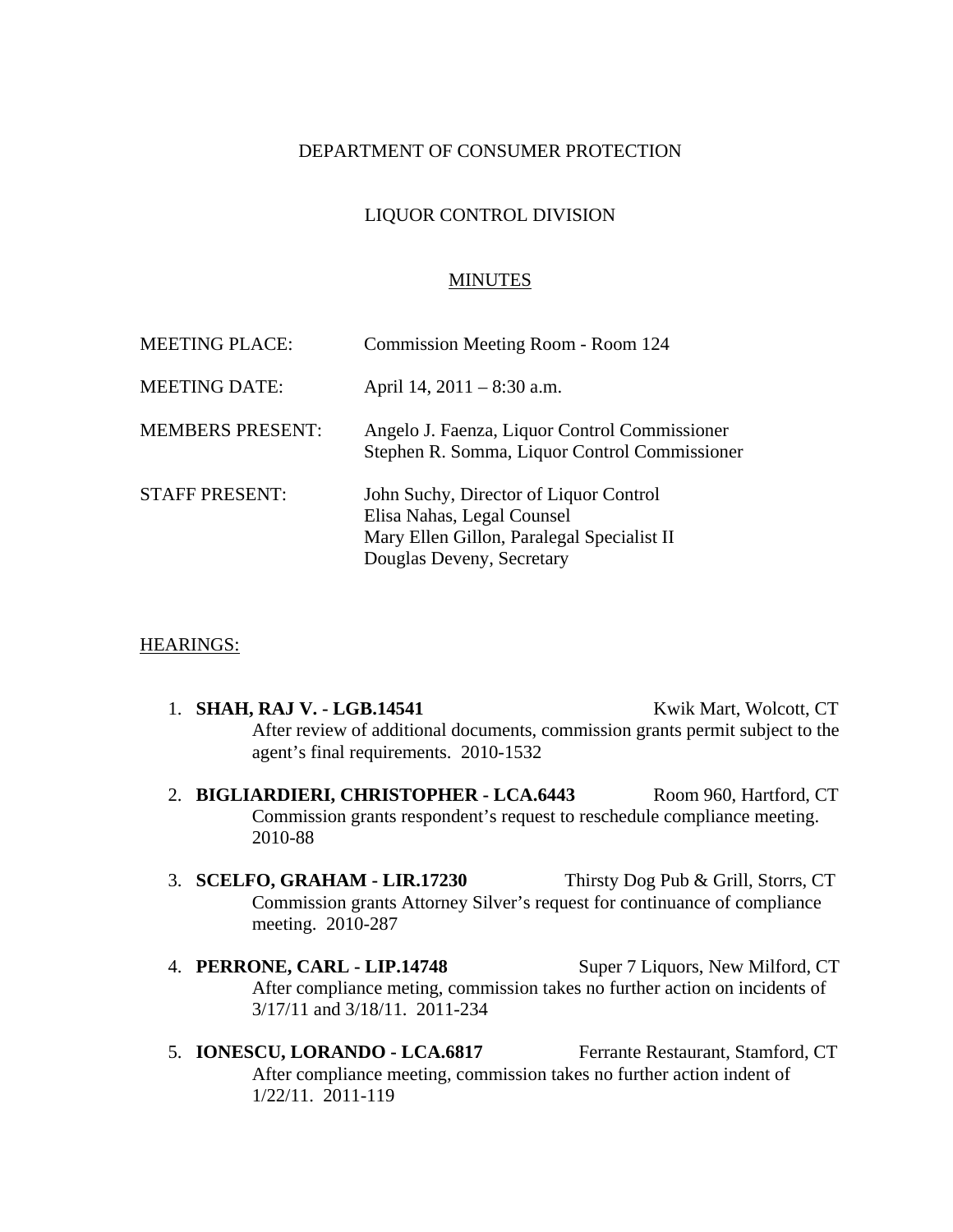Liquor Control Minutes April 14, 2011 Page 2 of 5

# 6. **NICKOLENKO, DAVID W. JR. - LIR.17745**

Jimmy Buffett's Margaritaville, Uncasville, CT After compliance meeting, commission would accept offer in compromise in lieu of hearing of \$9,000 for incidents of 10/24/10 and 1/22/11. 2011-52, 2010-1378

7. **HOBART, KATIE E. - LCA.6752** City Hall Café, Waterbury, CT After compliance meeting, commission would accept offer in compromise in lieu of hearing of \$2,000 and file new application within 30 days of the date of the offer, for incidents of 6/13/06, 11/2/07, 7/21/08, 7/27/09, 8/3/10, 8/19/10. 2010-892

8. **GARDNER, MICHAEL - LCA.7007** Dots Café, Uncasville, CT After compliance meeting, commission would accept offer in compromise in lieu of hearing of 1 day and \$250 for incident of 3/20/10. 2010-425

9. **MASCARENHAS, FABIANE - LRW.4382** Minas Corner, Bridgeport, CT After compliance meeting, commission would accept offer in compromise in lieu of hearing of 4 days for incident of 3/31/10. 2010-391

10. **DEPENA, HENRY - LGB.13225** Los Cubanitos, Hartford, CT Commission rejects offer of 3 days, \$500 for incidents of 2003 and 9/9/10. 2010-993

11. **PAPA, JOSEPH A. III - LCA.6927** Papa's Pub, New Britain, CT Commission accepts offer in compromise in lieu of hearing of immediate revocation of permit for all pending charges. 2010-531, 2009-693

12. **KOSAKOWSKI, TODD - LCA.6339** Turtle Cove/Hula Hanks, Stamford, CT After compliance meeting, commission would accept offer in compromise in lieu of hearing of \$750 for incidents of 6/19/10 and 7/12/10. 2010-821, 2010-826

### 13. **DELMONICO, ASSUNTA - LCA.7065**

Crown Street Bar & Grill, New Haven, CT After compliance meeting, commission accepts offer in compromise in lieu of hearing of 30 days and \$5,000 for incident of 8/21/10. 2010-795, 2010-1038, 2010-1431

14. **FARRAH, ROMMERRO H. - LIR.17459** Alchemy, New Haven, CT After compliance meeting, commission rejects offer of change of permittee, 100% change in the ownership of the backer LLC, 10 day suspension of the permit, comply with all requirements for a restaurant permit. Commission requests immediate formal hearing on all pending charges. 2009-2852,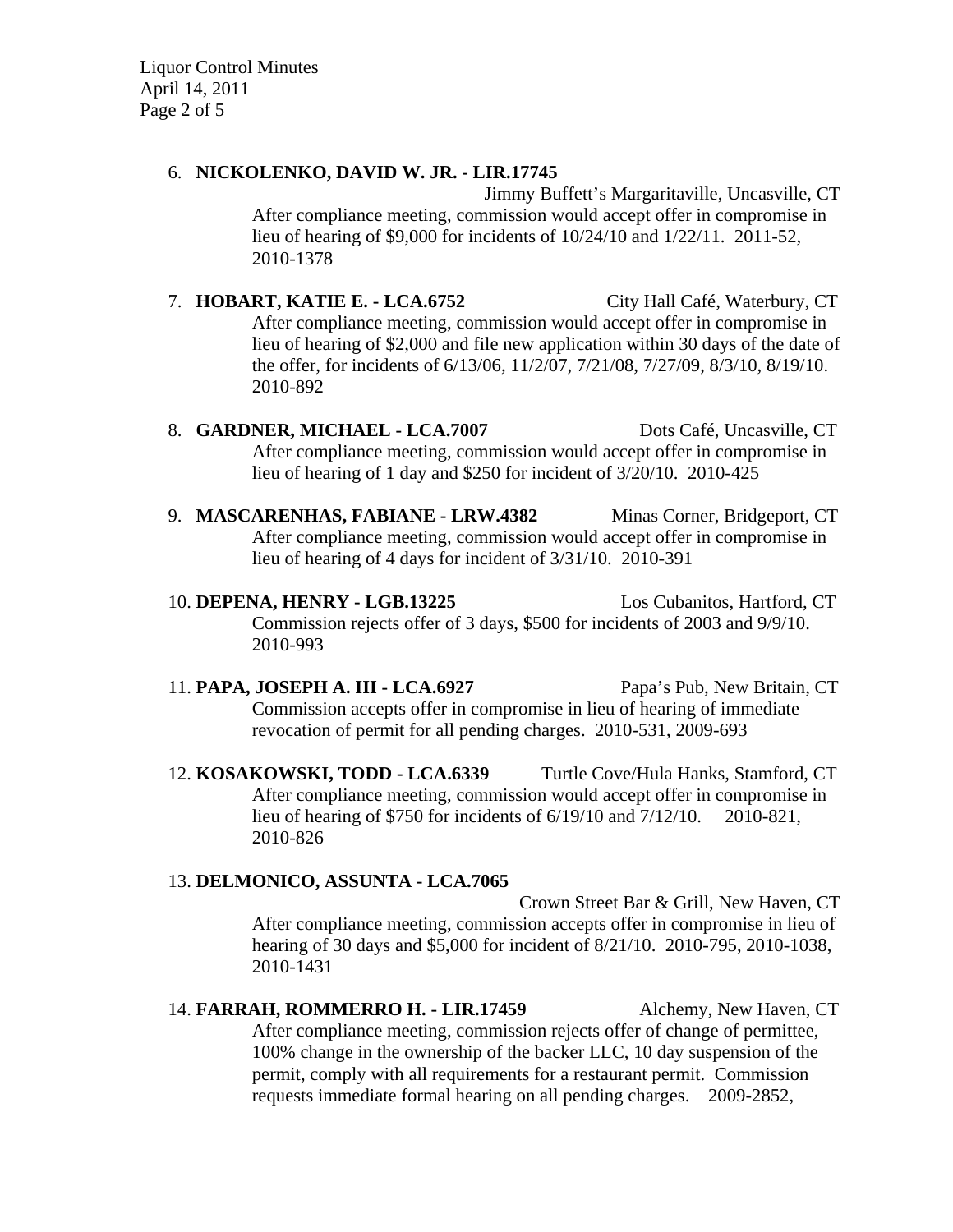Liquor Control Minutes April 14, 2011 Page 3 of 5

> 2009-3346, 2009-5845, 2009-5688, 2010-173, 2009-5827, 2010-1234, 2010- 1233, 2010-1262, 2010-1531

# PROVISIONAL PERMITS:

- **15. LOPEZ RAMIREZ, LUIS A. LIR.18332** Chef Luis, New Canaan, CT Commission approves to issue provisional permit upon receipt of stipulated agreement, \$500 fee. Endorse patio. Commission approved request to waive COD requirement for provisional permit.
- **16. SINGH, TEJINDER LIH.1790-C** Coco Key Water Resort, Waterbury, CT Commission approves to issue provisional permit upon receipt of stipulated agreement, cancel permit LIH.1737, bill of sale, seller's affidavit. Endorse ACB. Commission approved request to waive COD requirement for provisional permit.
- 17. RIZVANI, MENDI LRW.4824 Hometown Pizza, Litchfield, CT Commission approves to issue provisional permit upon receipt of stipulated agreement.
- **18. SASS, JOHN F. LIP.14822** Sassy Liquors LLC, Southington, CT Commission approves to issue provisional permit upon receipt of stipulated agreement, \$500 fee, cancel permit LIP.14253. Commission approved request to waive COD requirement for provisional permit.
- **19. TRAYSTMAN, SETH I. LIP.14820** Mystic Wine Cellar, Mystic, CT Commission approves to issue provisional permit upon receipt of stipulated agreement, \$500 fee, permit LIP.14141 must be revoked or cancelled. Commission approved request to waive COD requirement for provisional permit.
- **20. VATICI, MIRASH LIR.18333** Cellar Door, Ridgefield, CT Commission approves to issue provisional permit upon receipt of stipulated agreement, \$500 fee. Commission approved request to waive COD requirement for provisional permit.
- **21. RODRIGUEZ DE CANCIO, ALBERT LIR.18335** Lucce, Bridgeport, CT Commission approves to issue provisional permit upon receipt of stipulated agreement, \$500 fee. Commission approved request to waive COD requirement for provisional permit.
- **22. RAINEY, TARA A. LCA.7281** Anthony D's Bar and Grill, Milford, CT Commission approves to issue provisional permit upon receipt of stipulated agreement, \$500 fee. Commission approved request to waive COD requirement for provisional permit.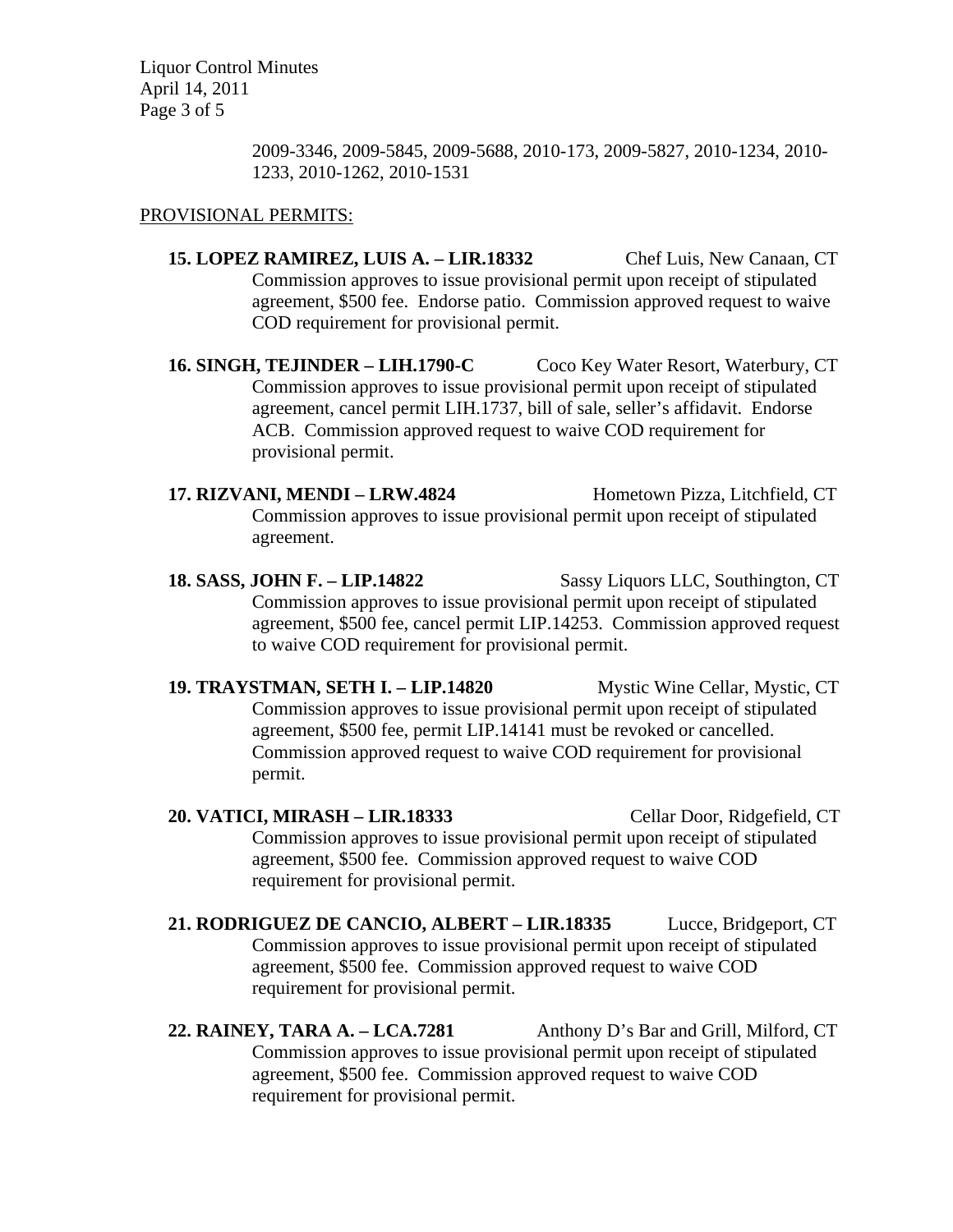Liquor Control Minutes April 14, 2011 Page 4 of 5

> **23. SCHLOSS, STUART – LIP.14823** Stuart Wine & Liquor, Stratford, CT Commission approves to issue provisional permit upon receipt of stipulated agreement, \$500 fee. Commission approved request to waive COD requirement for provisional permit.

> **24. MARIN, MOISES E. – LIR.18334** Brass City Diner, Waterbury, CT Commission approves to issue provisional permit upon receipt of stipulated agreement, \$500 fee. Commission approved request to waive COD requirement for provisional permit.

> **25. SHAH, DEVENDRA P. – LGB.14656** Swissland Farm, Bridgeport, CT Commission takes no action; file returned to agent.

### PROVISIONAL PERMIT EXTENSIONS:

**26. ARDAJI, PAUL W. JR. – LIR.18261.P.CW** Toscana, Greenwich, CT Commission approved request to extend provisional permit.

27. **FINO, MICHAEL A. – LIP.14750.P.CW** Twisted Vine, Fairfield, CT Commission approved request to extend provisional permit.

### **28. HUNT, ROBERT D. – LIP.14794.P.CW**

Hunt's Wine Castle & Spirits, Shelton, CT Commission approved request to extend provisional permit.

### FINAL PERMITS:

- 29. **MADISON VINEYARD HOLDINGS LLC LSW.601** Napa, CA Commission approved to issue final permit.
- 30. **BOLOGNA, MARK E. LIP.14727** Cork Fine Wine & Spirits, Torrington, CT Commission approves to issue final permit when in receipt of bill of sale, publication notice, lease in name of LLC, seller's affidavit, permit LIP.14014 for cancellation.
- 31. **SANDHU, KULDEEP LIP.14798** Somers Wine & Liquor, Somers, CT Commission approved to issue final permit.
- 32. **WAZ, KATHLEEN P. LCA.7230** J. Martins, Higganum, CT Commission approved to issue final permit. Endorse patio.

### 33. **BARAL, DIANE M. – LCA.7233** Marilyn's Pub, Bristol, CT